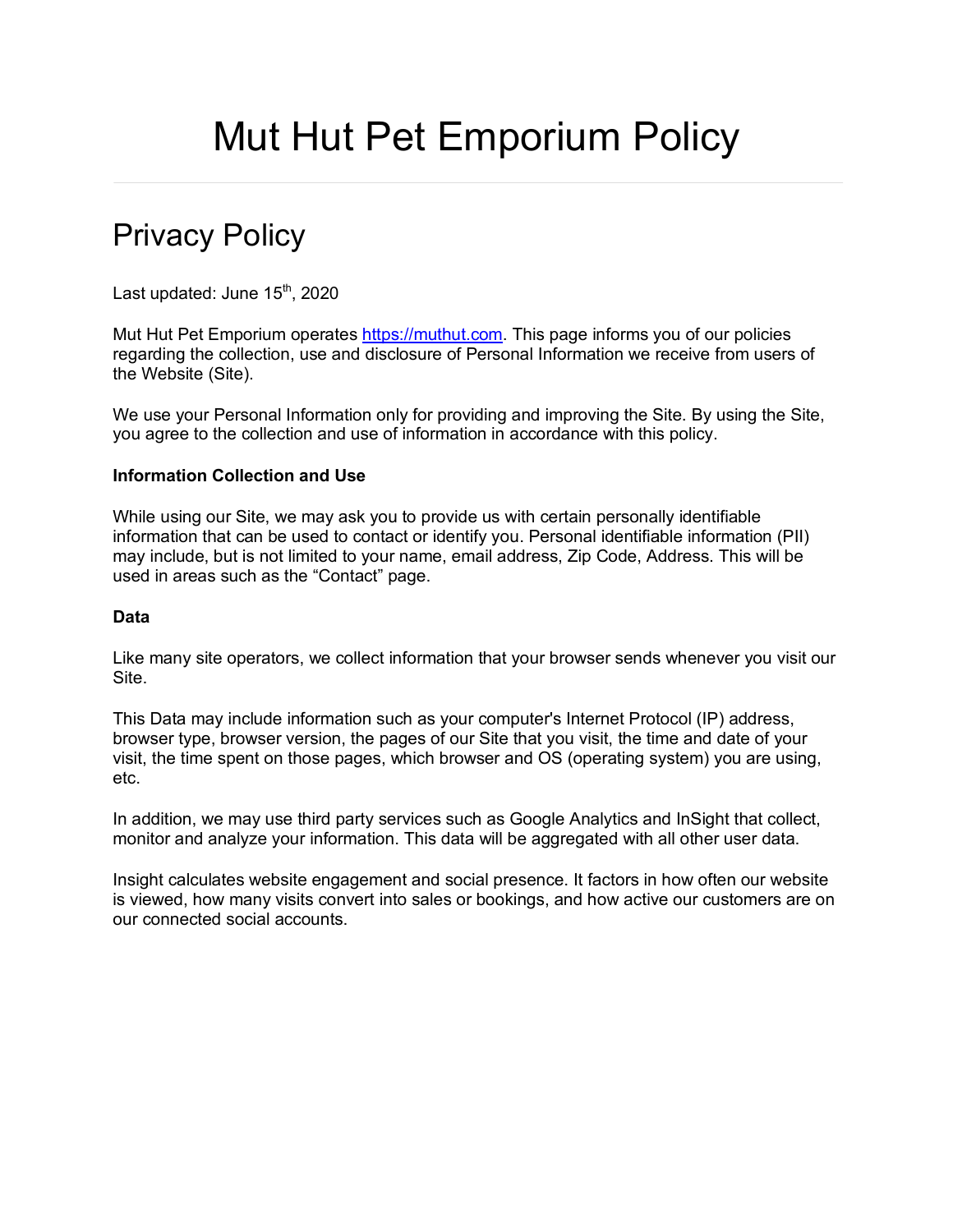Google Analytics will collect various information like your location, which pages you visit, how long you stay on these pages and what you do while you're visiting our website. While this information can be used for remarketing (advertising) purposes, we currently do not utilize this function. Your data will be used solely for the analysis of our customers to better understand what they buy, how they buy it, and why. We want to understand who our market is and how we can better incentivize and attract this segment to our products through our own marketing techniques, not with a third party. Google Analytics may also use your age, gender, and interests to categorize our customers. If you would like to opt-out of Google Analytics information you can find the appropriate link here.

#### **Communications**

We may use your Personal Information to contact you with newsletters, marketing or promotional materials and other information.

#### **Cookies**

Cookies are files with small amount of data, which may include an anonymous unique identifier. Cookies are sent to your browser from a web site and stored on your computer's hard drive.

Like many sites, we use "cookies" to collect information. You can instruct your browser to refuse all cookies or to indicate when a cookie is being sent. However, if you do not accept cookies, you may not be able to use some portions of our Site, or the Site entirely.

#### **Security**

The security of your Personal Information is important to us, but remember that no method of transmission over the Internet, or method of electronic storage, is 100% secure. While we strive to use commercially acceptable means to protect your Personal Information, we cannot guarantee its absolute security.

Please note, any additional website that is not our domain muthut.com operates under a separate privacy policy, and guideline. We are not responsible for any third-party website that is associated with our website (For example, available through a link). We recommend you read the privacy policy of any Site you visit, as they may use your information in ways that we do not.

#### **Changes to This Privacy Policy**

This Privacy Policy is effective as of June  $15<sup>th</sup>$ , 2020 and will remain in effect except with respect to any changes in its provisions in the future, which will be in effect immediately after being posted on this page.

We reserve the right to update or change our Privacy Policy at any time and you should check this Privacy Policy periodically. Your continued use of the Service after we post any modifications to the Privacy Policy on this page will constitute your acknowledgment of the modifications and your consent to abide and be bound by the modified Privacy Policy.

If we make any material changes to this Privacy Policy, we will notify you either through the email address you have provided us, or by placing a prominent notice on our website.